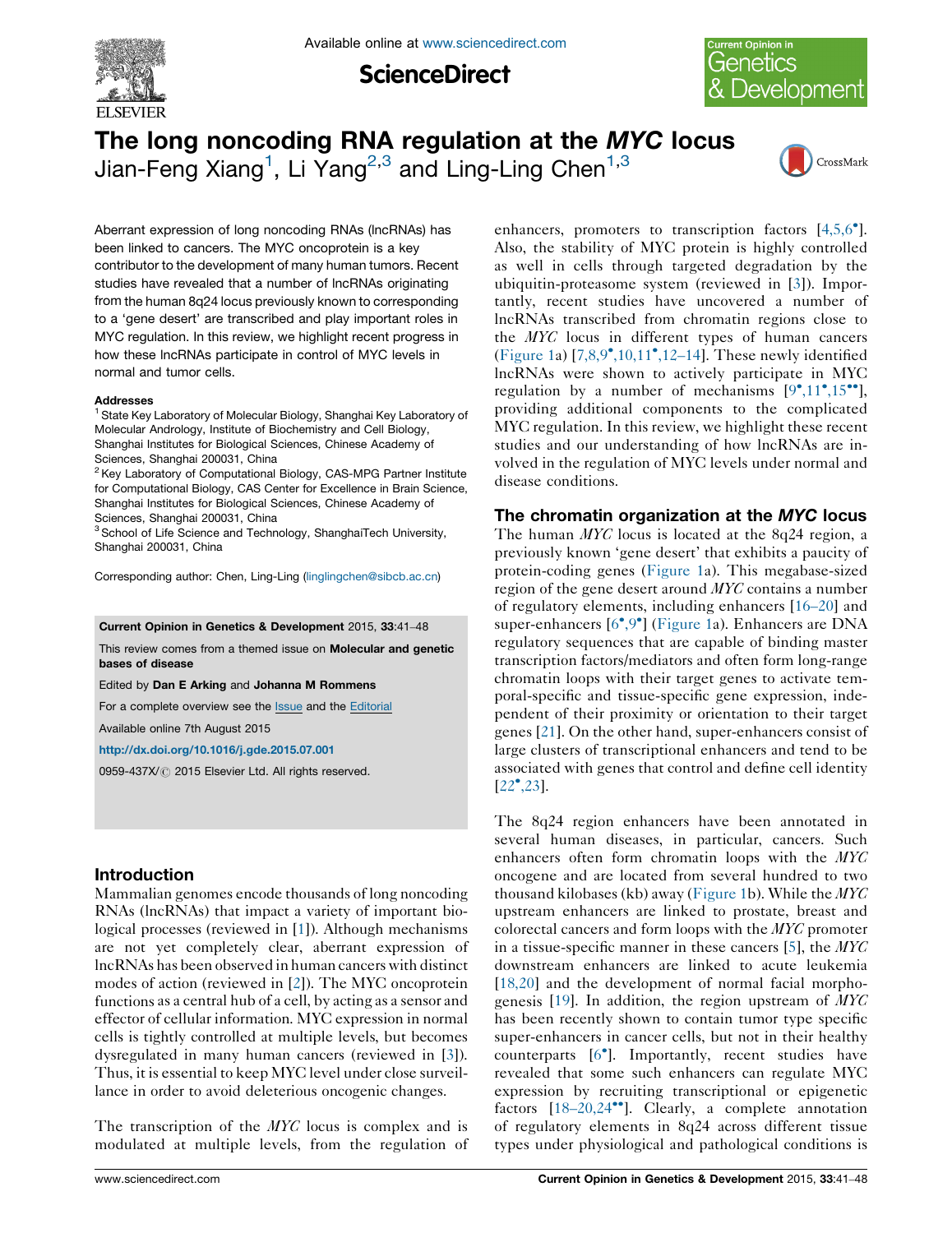<span id="page-1-0"></span>



Genome organization of human 8q24 at the MYC locus. Genome annotation of lncRNAs transcribed from the human 8q24 region. Arrows indicate the transcriptional direction of each lncRNA and mRNA. Thick colored bars represent exons, and thin black bars represent introns. The tissuetype/cancer-type-specific expression of each 8q24 lncRNA is shown. It should be noted that the CCAT2 and PVT1 lncRNAs may participate in additional cancer types than are indicated. See text for details. A representative view of the characterized topological organization of the MYC locus and its upstream enhancers. See text for details.

important for the understanding of the transcriptional control of MYC.

It should be noted that the formation of these long-range chromatin loops with the MYC oncogene not only plays a role in *MYC* transcription regulation [[5,18,20,24](#page-6-0)<sup>\*\*</sup>], but also allows the distally transcribed lncRNAs to be spatially localized to the MYC locus to exert their functions in MYC regulation $[9^{\bullet}, 10, 11^{\bullet}]$  $[9^{\bullet}, 10, 11^{\bullet}]$  $[9^{\bullet}, 10, 11^{\bullet}]$  [\(Figures](#page-2-0) 2 and 3).

## LncRNA-mediated chromatin regulation at the MYC locus

A number of lncRNAs were recently reported from the 8q24 region in prostate cancer, colorectal cancer (CRC) patient samples and other cancers (Figure 1a). Among these, the CCAT1 locus, located 515 kb upstream of MYC, encodes at least two abundant lncRNAs, CCAT1-S (Colorectal Cancer Associated Transcript 1, CCAT1, short isoform) and *CCAT1-L* (*CCAT1*, long isoform).  $CCAT1-S$  is 2,600 nt in length, contains two exons [[8\]](#page-6-0) and is largely located in the cytoplasm  $[9,25]$  $[9,25]$ . It is probably produced by  $3'$  end processing of CCAT1-L via an unknown mechanism  $[9^{\circ}]$  $[9^{\circ}]$  $[9^{\circ}]$  ([Figure](#page-2-0) 2). Importantly, *CCAT1-S* is a highly specific marker for transformation in the colon

[\[8](#page-6-0)] and its up-regulation is evident in both pre-malignant conditions and through all disease stages in CRC [[26](#page-6-0)]. In addition to CRC, the over-expression of both CCAT1-S/  $CCAT1-L$  has also been reported in gastric [[27\]](#page-7-0) and gallbladder [\[13\]](#page-6-0) cancers (Figure 1a). CCAT1-S is also known as CARLo-5 (Cancer-Associated Region Long noncoding RNA) [\[10](#page-6-0)]. Knockdown of CARLo-5 decreased cell proliferation and suppressed cell transformation and tumor incidence [\[10](#page-6-0)]. These observations indicate that *CCAT1*-S (CARLo-5) plays a role in tumorigenesis, although the underlying mechanisms are still lacking.

 $CCAT1-L$  contains two exons that overlap with  $CCAT1-S$ at the  $5'$  end [\(Figure](#page-2-0) 2), but this lncRNA is mainly located in the nucleus. It is a polyadenylated lncRNA of 5200 nt in length  $[9^{\bullet}]$  $[9^{\bullet}]$  $[9^{\bullet}]$ . CCAT1-L is also highly expressed in CRC primary tissues and is associated with increased CRC susceptibility [\[9](#page-6-0)\*[,10](#page-6-0)]. While knockdown of CCAT1-L modestly reduced MYC transcription, over-expression of CCAT1-L by modulating its endogenous expression in CRC-derived cells by genome editing enhanced MYC expression and increased tumor formation in a mouse xenograft model  $[9^{\bullet}]$  $[9^{\bullet}]$  $[9^{\bullet}]$ , suggesting a role of *CCAT1-L* in MYC regulation and tumor development.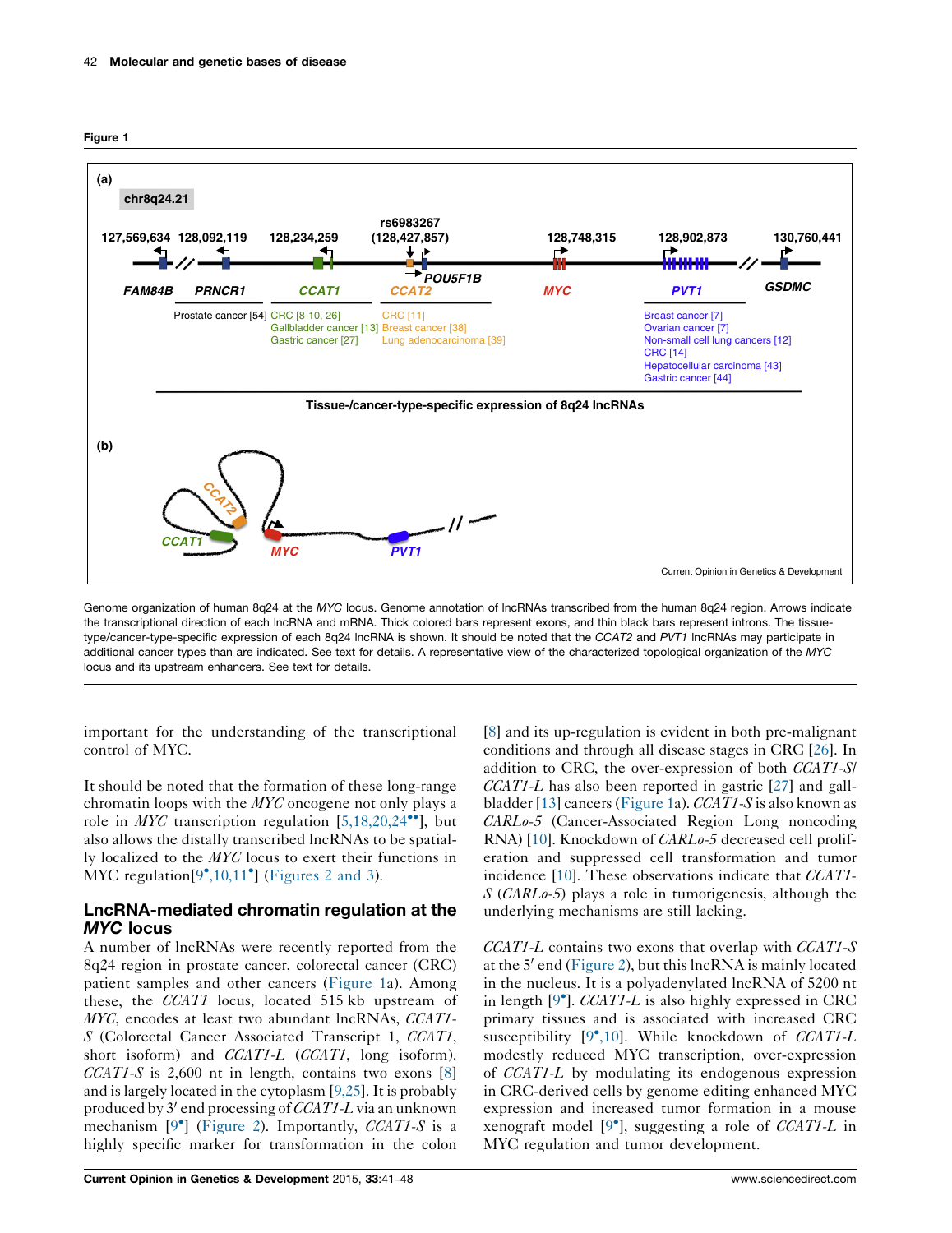

CCAT1-L regulates chromatin looping at the MYC locus. The CCAT1 locus, which is located in the CRC-specific super-enhancer (green), produces two abundant lncRNAs in CRC, CCAT1-L and CCAT1-S. Note that the formation of chromatin loops among CCAT1-L, MYC-335, and MYC loci is mediated by the higher-order chromatin organizer CTCF. While CCAT1-S is exported to cytoplasm, CCAT1-L is exclusively localized in-cis and interacts with CTCF to achieve an enhanced super-enhancer-promoter (E–P) looping for MYC activation. See text for details.

 $CCAT1-L$  was found to act in cis to mediate chromatin looping between the *MYC* promoter and its enhancers. The *CCAT1* locus forms multiple long-range chromatin interactions in the 8q24 region, including interactions with the MYC promoter and a well-characterized 8q24 enhancer located about 335 kb upstream of MYC (MYC-335) [[9](#page-6-0)<sup>\*</sup>[,10,16,17\]](#page-6-0) (Figure 2). Interestingly, the interaction between the CCAT1 (CARLo-5) promoter and the MYC-335 enhancer also indicates that the expression of both *CCAT1-S/CCAT1-L* can be regulated through the long-range interaction between MYC-335 and the promoter of *CCAT1* [[10](#page-6-0)]. Importantly, the *CCAT1* locus has been recently characterized as a super-enhancer that spans 150 kb in length in a CRC cell-specific manner [\[6](#page-6-0)<sup>°</sup>] (Figure 2). Transcribed CCAT1-L from this superenhancer in CRC cell lines, such as HCT116 and HT29 cells, exclusively accumulates at or near its sites of

transcription [[9](#page-6-0)<sup>°</sup>]. The formation of chromatin loops between the CCAT1-L and MYC loci, mediated by the higher-order chromatin organizer CTCF [\[28\]](#page-7-0), allows  $CCAT1-L$  to 'coat' the  $MYC$  oncogene locus and other looping sites in cis [\[9](#page-6-0)<sup>°</sup>] (Figure 2). Further studies revealed that CCAT1-L specifically interacted with CTCF. Depletion of CCAT1-L led to reduced chromatin interaction fre-quencies and CTCF binding to these looping sites [[9](#page-6-0) $^{\circ}$ ], suggesting that *CCAT1-L* could modulate CTCF association with chromatin at these looping regions in the  $MYC$  locus (Figure 2). The findings presented in this study are consistent with a recent report that CTCF contains an RNA binding region, distinct from its DNAbinding domain, that mediates its binding to a variety of RNAs [[29\]](#page-7-0). However, how exactly CCAT1-L and CTCF work together to regulate the chromatin dynamics in the  $MYC$  locus, and to what extent  $CCAT1-L$ -regulated

<span id="page-2-0"></span>Figure 2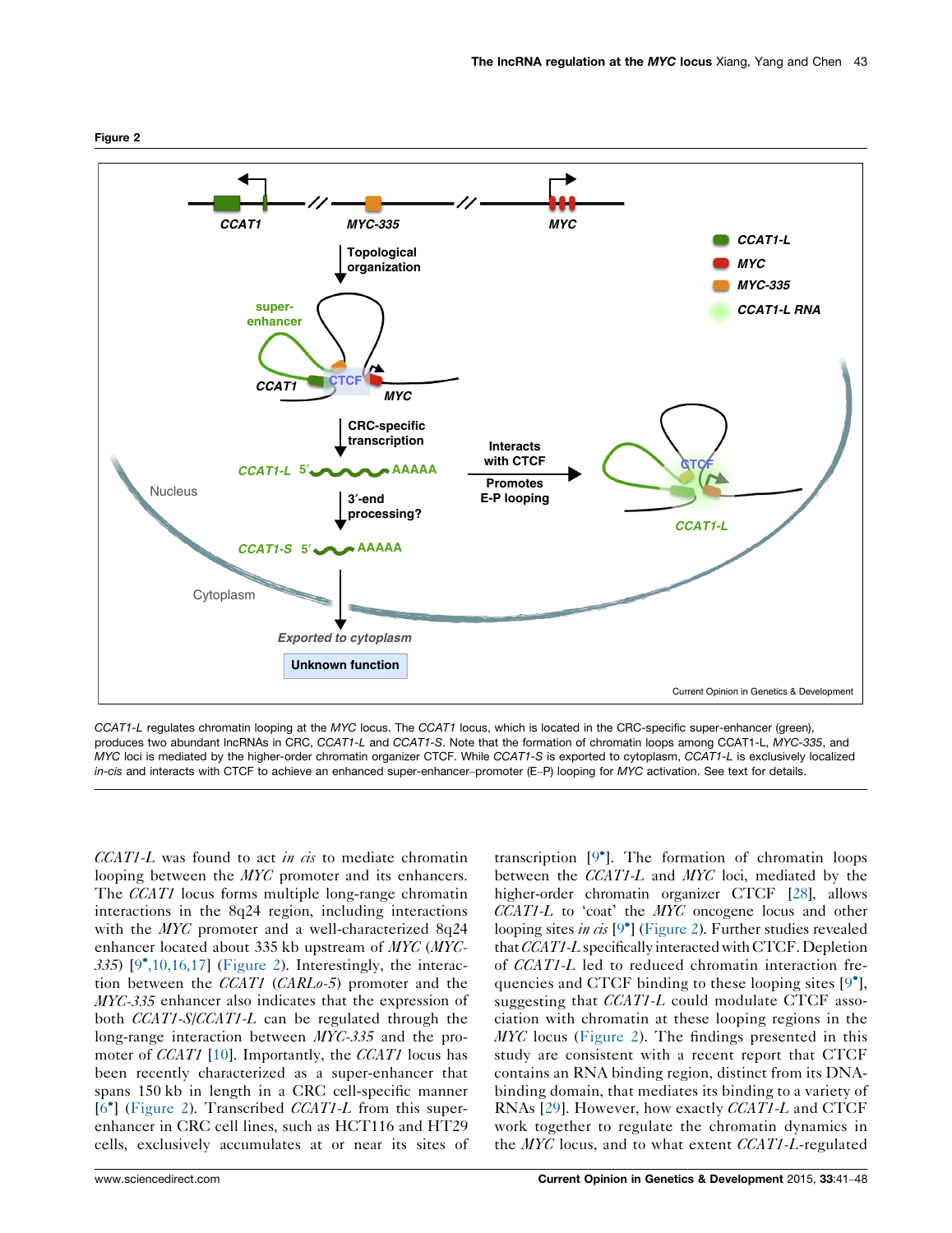<span id="page-3-0"></span>Figure 3



CCAT2 regulates MYC transcription activation. The CRC-specific lncRNA CCAT2 is transcribed from the MYC-335 enhancer region. CCAT2 is localized in the nucleus and associates with TCF4 to increase TCF4 transcription activity, leading to increased WNT and MYC activities in CRC. The CCAT2 gene and its transcript also contains the CRC-risk SNP rs6983267 (blue). See text for details.

looping cross talks with other aspects of MYC regulation, remain to be determined. In addition, it cannot be excluded that other protein factors may be involved in this CCAT1-L mediated MYC transcription regulation.

LncRNAs have been suggested to play a role in modulating nuclear architecture. For instance, the lncRNA NEAT1 (Nuclear Enriched Abundant Transcript 1) is required for the integrity of paraspeckles. These nuclear bodies contain specific proteins and RNA components that have been implicated in gene regulation (reviewed in [\[30](#page-7-0)]). Firre (Functional intergenic repeating RNA element) is involved in the topological organization of multi-chromosomal regions [[31](#page-7-0)<sup>°</sup>]. The striking accumulation of CCAT1-L RNA at the  $MYC$  locus [\[9](#page-6-0)<sup>°</sup>] ([Figure](#page-2-0) 2) implies that other protein components can be associated with CCAT1-L and additional multichromosomal regions might be regulated by CCAT1-L as well. Thus, the detailed analyses of CCAT1-L RNA associated proteins and chromatin regions will provide new insights into MYC regulation.

Furthermore, the identification of CCAT1-L transcribed from a super-enhancer  $[9^{\bullet}]$  $[9^{\bullet}]$  $[9^{\bullet}]$  suggests that some superenhancers can be transcribed and their activities may be further regulated by RNA transcripts. Similar phenomena have been observed in gene activation mediated by enhancer RNAs (eRNAs). eRNAs are expressed from many enhancers and the resulting eRNAs are nonpolyadenylated with generally very low-copy numbers [\[32](#page-7-0)]. Recent studies have shown that eRNAs play an enhancer-like function participating in transcriptional activation [33–[36](#page-7-0)]. For example, the level of eRNA expression at neuronal enhancers positively correlated with the level of mRNA synthesis at nearby genes [\[32](#page-7-0)]. Depletion of some eRNAs resulted in repression of neighboring protein-coding genes in a  $\dot{cis}$  regulatory manner [\[33](#page-7-0)]. In human breast cancer cells, 17 betaoestradiol (E2)-induced eRNAs contributed to the E2 dependent global gene activation by stabilizing E2/ eRNAs induced enhancer–promoter looping through the interaction with the Cohesin complex [[34\]](#page-7-0). As the 8q24 gene desert contains many enhancers that may act in different cancers [\[5,18,20](#page-6-0)], and as recent studies have uncovered pervasive transcripts produced from this region  $[10,11^{\bullet}]$  $[10,11^{\bullet}]$ , it will be of great interest to investigate whether other 8q24 transcripts act in a similar manner in *MYC* transcription regulation during tumorigenesis.

## lncRNA-mediated transcription regulation at the MYC locus

One of the best-characterized enhancers in the MYC locus is MYC-335, the chromatin region located about 335 kb upstream of MYC at human 8q24, and this enhancer has been shown to play an important role in CRC develop-ment [[16,17,24](#page-6-0)<sup>\*</sup>]. MYC-335 is a highly conserved enhancer and is topologically located to the MYC oncogene promoter region [[16,17,24](#page-6-0)<sup>\*</sup>]. Like other enhancers that are known to control temporal-specific and tissue-specific gene expression [\[37](#page-7-0)], a transgenic mouse model of MYC-335-derived LacZ reporter gene revealed that MYC-335 could function as a tissue-specific enhancer in developing embryos [\[16](#page-6-0)]. Strikingly, mice lacking MYC-335 exhibited a modest reduction of myc transcripts and were resistant to intestinal tumors  $[24^{\bullet\bullet}]$  $[24^{\bullet\bullet}]$  $[24^{\bullet\bullet}]$ , strongly suggesting that this enhancer is crucial for the development of colon tumors at least partially through the regulation of MYC. Moreover, this enhancer also contains a CRC risk G allele of rs6983267 [[16,17\]](#page-6-0), which shows copy number increase during CRC development [\[16](#page-6-0)]. Although no significant correlation between rs6983267 genotype and MYC expression was observed [\[16,17\]](#page-6-0), this G risk allelic variant has been shown to confer an enhanced binding affinity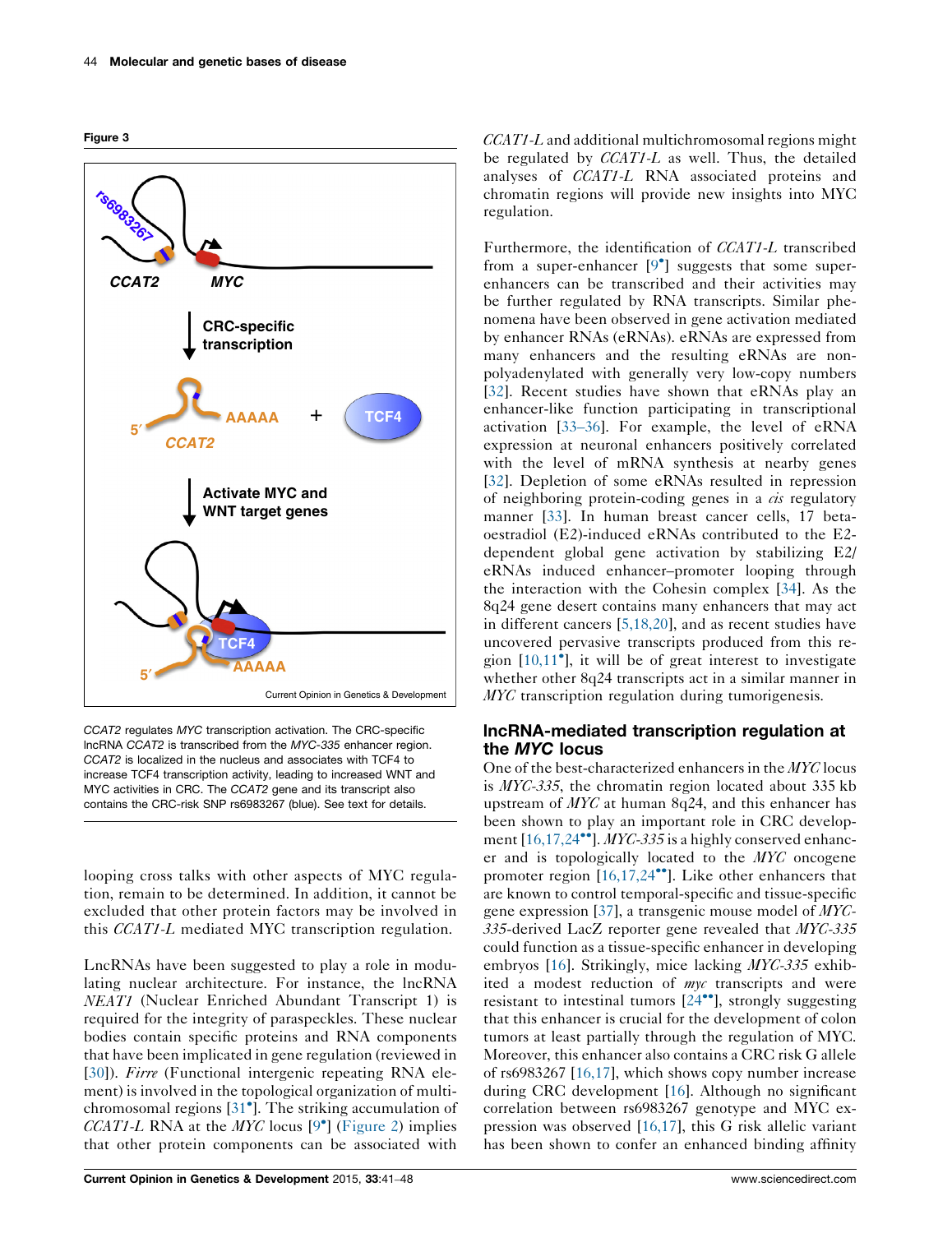to transcription factor 4 (TCF4), which plays a crucial role in the activation of the key CRC WNT pathway in colon cancers [\[16,17\]](#page-6-0) [\(Figure](#page-3-0) 3). These findings thus support the view that both the MYC-335 enhancer and the noncoding risk variant within it can regulate CRC pathogenesis.

CCAT2 (Colorectal Cancer Associated Transcript 2) is a recently characterized lncRNA transcribed from the MYC-335 region encompassing the rs6983267 site [\(Figure](#page-3-0) 3). It is a 340 nt non-spliced transcript and is over-expressed in microsatellite-stable (MSS) CRC sam-ples [\[11](#page-6-0)<sup>°</sup>], breast cancer [\[38](#page-7-0)] and lung adenocarcinoma [\[39](#page-7-0)] [\(Figure](#page-1-0) 1a). Furthermore, its expression is significantly higher in primary CRC tumors from patients with metastasis than in those without metastasis [\[11](#page-6-0)<sup>°</sup>]. Experimentally, over-expression of CCAT2 in CRC-derived cell lines increased subcutaneous tumor formation and promoted cell migration, while knockdown of it reduced cell invasion, suggesting that CCAT2 plays a role in promoting cancer growth and metastasis [[11](#page-6-0)°].

Ling et al. [[11](#page-6-0)<sup>°</sup>] also found that the expression pattern of MYC in MSS CRC samples is highly correlated with that of CCAT2. Knockdown of CCAT2 led to a reduced MYC expression and MYC target genes, including a number of miRNAs that are known to play roles in metastasis. Further analyses revealed that CCAT2 is largely localized to the nucleus in CRC-derived cell lines and in CRC patient tissues. At the molecular level, *CCAT2* was suggested to bind to TCF4 and augment its transcriptional activity as shown by the activation of WNT signaling in reporter assays in  $CCAT2$  over-expressing cells  $[11^{\circ}]$  $[11^{\circ}]$ [\(Figure](#page-3-0) 3). Interestingly, CCAT2 expression appeared to respond to WNT, suggesting a positive feedback loop between  $CCAT2$  and WNT signaling [[11](#page-6-0)°].

The detailed mechanism of how CCAT2 regulates TCF4 is still largely unknown. It is well known that lncRNAs can regulate transcription by serving as 'ligands' for transcription factors (reviewed in [[30\]](#page-7-0)). Thus, one possibility is that the binding of CCAT2 RNA to TCF4 may allosterically affect the protein structure or modulate the association of TCF4 with its partners in the transcription complex. As a result, such modification may alter the transcription regulation of TCF4 target genes, leading to enhanced WNT and MYC activities in CRC. Furthermore, by measuring the amount of CCAT2 transcript produced from different alleles in CRC cell lines with a heterogeneous rs6983267 genotype, the G allele of rs6983267 appeared to produce more CCAT2 than the T allele  $[11^{\circ}]$  $[11^{\circ}]$ . Therefore, another possibility is that the risk rs6983267 mutation may change the property of the final CCAT2 transcript, altering its structure, stability and binding capacity to TCF4 specifically in CRC. Interestingly, the expression of CARLo-5 is also correlated with this risk allele in CRC [\[10](#page-6-0)]. These observations have

provided yet another possibility in linking this risk allele with higher CRC risk [[16,17](#page-6-0)]. Finally, as CCAT2 is transcribed from the MYC-335 enhancer, it may function similarly to eRNAs or the super-enhancer transcribed CCAT1-L in activating gene expression  $[9^{\bullet}, 33-36]$  $[9^{\bullet}, 33-36]$ . If this were the case, *CCAT2* might promote enhancer–promoter looping at the MYC locus, resulting in an enhanced MYC transcription in CRC. Nevertheless, although the underlying mechanisms of CCAT2-mediated regulation at the MYC locus have not yet been fully defined, CCAT2 is a new 8q24 transcript involved in CRC pathogenesis  $[11^{\bullet}].$  $[11^{\bullet}].$  $[11^{\bullet}].$ 

## lncRNA in modulating MYC protein stability

Besides the above-mentioned MYC upstream region transcribed lncRNAs, PVT1 (Plasma-cytoma Variant Translocation 1) is transcribed from approximately 100–500 kb downstream of the MYC locus ([Figure](#page-1-0) 1). In human cells, the PVT1 gene contains nine exons and produces multiple non-coding transcripts of between 2.7 and 3.3 kb in length by extensive alternative splicing [\[7,15\]](#page-6-0). Interestingly, recent studies have suggested that this locus also encodes circular RNAs, which are characterized by covalently closed loop structures without  $5'-3'$  polarity or polyadenylated tails [[40](#page-7-0)°[,41\]](#page-7-0). Nevertheless, while the genomic context and transcriptional activity of the PVT1 locus are conserved across species, the transcribed PVT1 RNA sequences share only very low sequence similarity (see review in [[42\]](#page-7-0)). Although this feature of PVT1 is consistent with the fact that many lncRNAs exhibit sequence divergence yet conserved function between species, it warrants a fuller characterization of PVT1 function.

Multiple studies have revealed that the higher expression of PVT1 was significantly associated with increased metastasis and worse prognosis in many cancers, such as hepatocellular carcinoma [\[43](#page-7-0)], colon [\[14](#page-6-0)], gastric [[44\]](#page-7-0), ovarian and breast cancers [[7\]](#page-6-0) ([Figure](#page-1-0) 1a). Over-expression of PVT1 in cancers might be a consequence of the amplification and translocation of the 8q24 region, which contains MYC and its surrounding fragments ranging from several hundred kb to several Mb  $[7,15$ <sup>\*\*</sup>[,45](#page-6-0)-47]. In fact, PVT1 RNA and MYC protein expression are highly correlated, and in more than 98% of cases, there is coincrease in the copy-number of PVT1 and MYC in primary human cancer cells [\[15](#page-6-0)<sup>••</sup>]. These clinical observations have indicated that PVT1 might be an important player in caner progression.

A recent study aimed at investigating whether low copy number gain of one, or more, of MYC and its adjacent genes on 8q24 could promote cancer in mouse models has uncovered a novel role of PVT1 in the regulation of MYC protein stability during tumor development [\[15](#page-6-0)<sup>••</sup>]. While gain of a single extra copy of the  $MYC$  gene or the region containing (PVT1, CCDC26 and GSDMC) genes was not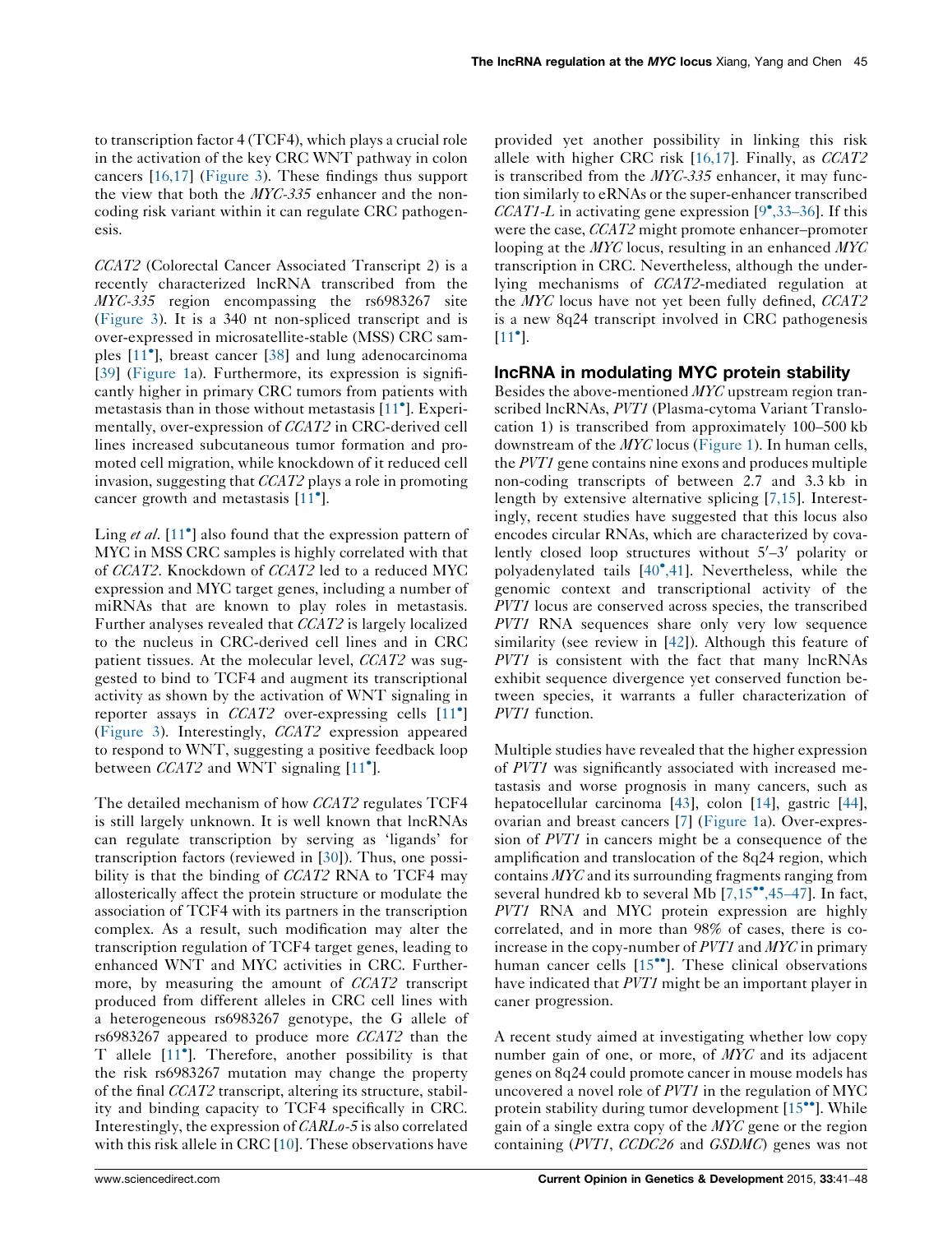sufficient to induce tumors, single supernumerary gain of (MYC, PVT1, CCDC26 and GSDMC) genes promoted cancer. As CCDC26 and GSDMC transcripts could only be barely detected in mouse, these observations led to the hypothesis that PVT1 and MYC are more probably to contribute to the observed tumorigenesis. Further studies revealed that the alteration of PVT1 expression had no effect on *myc* mRNA level; however, the MYC protein levels did change accordingly in a positively correlated manner  $[15\text{°}]$  $[15\text{°}]$  $[15\text{°}]$  (Figure 4). Increase of PVT1 led to enhanced levels of MYC protein, which appeared to be a consequence of increased stability of the MYC protein. The PVT1-null HCT116 cell line exhibited significantly reduced levels of MYC protein, and retarded tumorigenic potency [\[15](#page-6-0)<sup>••</sup>]. Moreover, *PVT1* RNA was found to interact with MYC in the nucleus and interfered with its phosphorylation at threonine 58 (Thr58) [[15](#page-6-0)<sup>\*</sup>], which is known to play a well-established role in promoting MYC protein degradation [[48\]](#page-7-0) (Figure 4). Together, these findings have suggested that PVT1 is an important regulator of tumorigenesis by controlling MYC protein stability through modulating Thr58 phosphorylation. It should be noted, however, that PVT1 might act independently of MYC as well. For example, in PVT1 over-expressed ovarian or breast cell lines, specific knockdown of PVT1 induced apoptosis that was not detected with only the depletion or knockdown of MYC [[7\]](#page-6-0).

Interestingly, emerging lines of evidence have shown that the interaction between an lncRNA and protein mutually

Figure 4



PVT1-mediated MYC protein stability regulation. Left, in normal cells, MYC degradation is promoted by phosphorylation at threonine 58 (Thr58). Right, in cancer cells, co-gain of PVT1 and MYC on 8q24 elevates the expression of MYC and PVT1. PVT1 interferes with MYC phosphorylation at Thr58, which increases MYC protein stability, leading to elevated MYC levels in cancers.

affect each others function, resulting in additional layers of gene expression regulation for many cellular processes. On one hand, the interaction of lncRNA with protein can modulate the protein modification status, as seen in the case of the PVT1 mediating MYC stability. A similar observation was found in  $\ln$ -DC regulated STAT3 phos-phorylation [\[49](#page-7-0)]. In this study,  $\ln C$  was shown to control human dendritic cell differentiation by activating transcription factor STAT3 through a direct binding of  $lnc$ -DC to STAT3. Such an  $lnc$ -Protein interaction prevented STAT3 from binding to its downstream partner and promoted STAT3 phosphorylation at Tyrosine 705. On the other hand, the post-translational modification of a protein can affect the function of lncRNAs as well. For instance, methylation/demethylation of Polycomb 2 protein was found to modulate its interaction with different lncRNAs, either TUG1 or MALAT1, resulting in the coordinated gene expression program in distinct subnuclear architectural compartments in response to growth signals [[50\]](#page-7-0). Apart from these striking observations, it will be of great interest to investigate how a single or a few amino acids modification on a protein might alter its binding capacity to a particular lncRNA.

#### **Perspectives**

Recent advances in genomic analyses and experimental systems have led to unprecedented new insights into the diverse and dynamic interplay between lncRNAs and MYC regulation. Despite such rapid progress in the functional study of 8q24 transcribed lncRNAs, some important questions remain to be addressed for MYC regulation at this locus due to the fact that MYC is a major oncogene in many cancers of distinct tissue origins. First, some 8q24 lncRNAs were shown to be regulated by MYC [\[51](#page-7-0)], WNT  $[11^{\circ}]$  $[11^{\circ}]$ , or the cancer-SNP-related enhancer [[10\]](#page-6-0), suggesting a positive feedback loop between aberrant tumor signals and lncRNA expression. It is thus important to further investigate whether the transcription of 8q24 lncRNAs is a consequence or a cause during tumor pathogenesis. Furthermore, as the MYC locus is involved in translocations in cancer [[52\]](#page-7-0), whether the expression of the co-gained lncRNAs could influence the cancer development with chromosomalrearrangementsis unknown.Moreover, it has been recently reported that thousands of RNAs with new formats, such as circular RNAs [\[40](#page-7-0)°[,41,53](#page-7-0)], are pervasively transcribed from mammalian genomes. As different types of tissues and cancers express different sets of lncRNAs from 8q24 ([Figure](#page-1-0) 1a), a complete annotation and characterization of RNAs generated from this locus under physiological and pathologic conditions requires further study. Finally, it should be stressed that not all 8q24 region transcribed lncRNA may act in cis. PRNCR1 (Prostate Cancer Non-Coding RNA 1) is produced from 8q24 and is in strong association with susceptibility of prostate cancer [\[54](#page-7-0)]. A recent genome-wide ChIRP (Chromatin Isolation by RNA Purification) study with biotin-labelled DNA probes tiling PRNCR1 RNA revealed that PRNCR1 could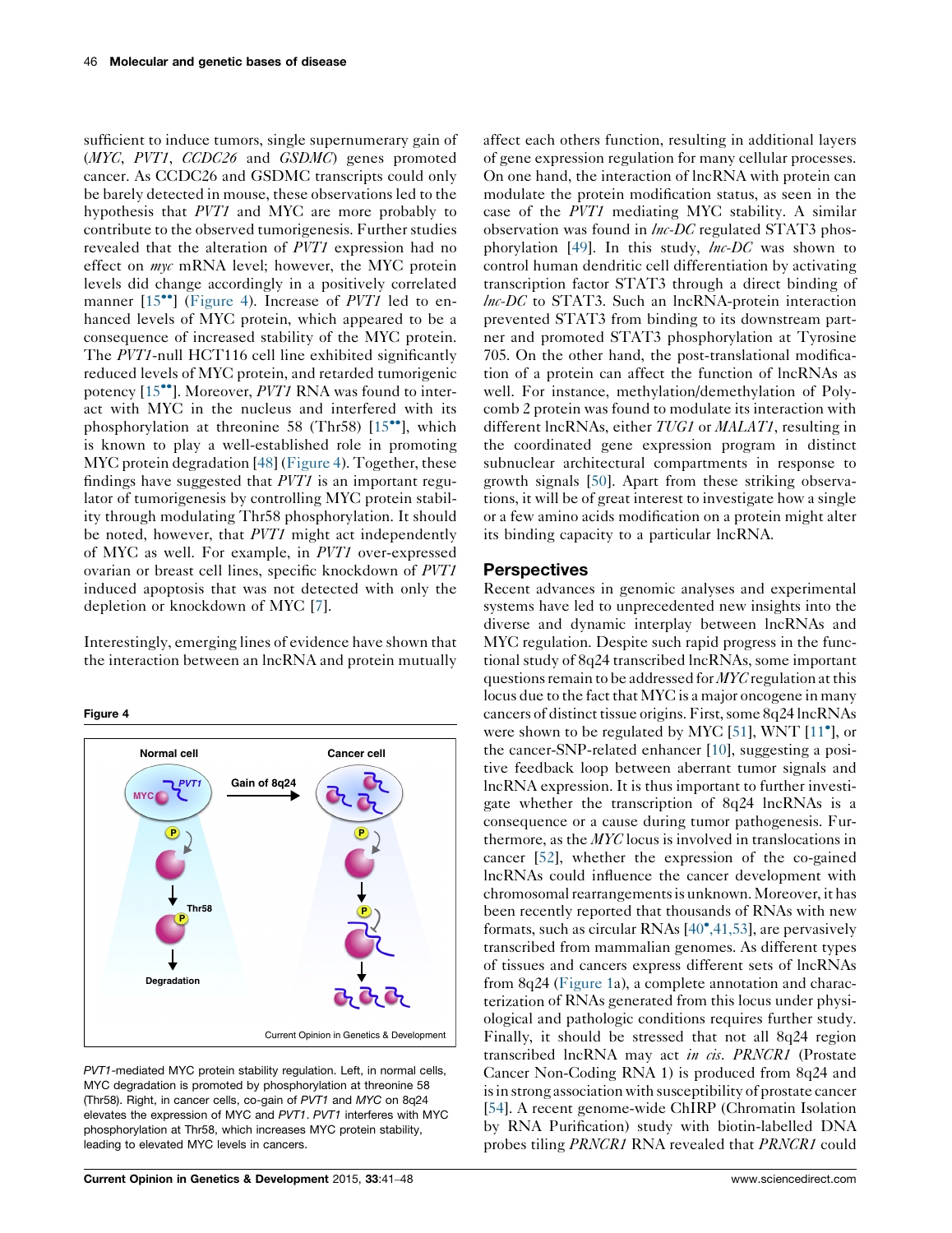<span id="page-6-0"></span>bind to the androgen receptor and was involved in the androgen-receptor-mediated gene activation in prostate cancers [[55\]](#page-7-0). The findings presented in this study have broadened the mechanisms of lncRNA action at the MYC locus. Clearly, the 8q24 'gene desert' contains previously underestimated information and extensive investigation will be required to fully determine the impact of this region on gene regulation during normal and disease development.

### Acknowledgements

This work was supported by Grants XDA01010206 from Chinese Academy of Sciences (CAS) 91440202, 31322018 from the Natural Science Foundation of China. 31471241 from NSFC to LY.

### References and recommended reading

Papers of particular interest, published within the period of review, have been highlighted as:

- of special interest
- •• of outstanding interest
- 1. Ulitsky I, Bartel DP: lincRNAs: [genomics,](http://refhub.elsevier.com/S0959-437X(15)00076-3/sbref0280) evolution, and [mechanisms](http://refhub.elsevier.com/S0959-437X(15)00076-3/sbref0280). Cell 2013, 154:26-46.
- 2. Gutschner T, [Diederichs](http://refhub.elsevier.com/S0959-437X(15)00076-3/sbref0285) S: The hallmarks of cancer: a long [non-coding](http://refhub.elsevier.com/S0959-437X(15)00076-3/sbref0285) RNA point of view. RNA Biol 2012, 9:703-719.
- 3. Farrell AS, Sears RC: MYC [degradation](http://refhub.elsevier.com/S0959-437X(15)00076-3/sbref0290). Cold Spring Harb [Perspect](http://refhub.elsevier.com/S0959-437X(15)00076-3/sbref0290) Med 2014, 4.
- 4. Levens D: How the c-myc [promoter](http://refhub.elsevier.com/S0959-437X(15)00076-3/sbref0295) works and why it sometimes does not. J Natl Cancer Inst Monogr [2008:41-43.](http://refhub.elsevier.com/S0959-437X(15)00076-3/sbref0295)
- 5. [Ahmadiyeh](http://refhub.elsevier.com/S0959-437X(15)00076-3/sbref0300) N, Pomerantz MM, Grisanzio C, Herman P, Jia L, [Almendro](http://refhub.elsevier.com/S0959-437X(15)00076-3/sbref0300) V, He HH, Brown M, Liu XS, Davis M et al.: 8q24 [prostate,](http://refhub.elsevier.com/S0959-437X(15)00076-3/sbref0300) breast, and colon cancer risk loci show tissuespecific [long-range](http://refhub.elsevier.com/S0959-437X(15)00076-3/sbref0300) interaction with MYC. Proc Natl Acad Sci U S A 2010, 107[:9742-9746.](http://refhub.elsevier.com/S0959-437X(15)00076-3/sbref0300)
- 6.  $\bullet$ Hnisz D, Abraham BJ, Lee TI, Lau A, [Saint-Andre](http://refhub.elsevier.com/S0959-437X(15)00076-3/sbref0305) V, Sigova AA, Hoke HA, Young RA: [Super-enhancers](http://refhub.elsevier.com/S0959-437X(15)00076-3/sbref0305) in the control of cell identity and disease. Cell 2013, 155[:934-947.](http://refhub.elsevier.com/S0959-437X(15)00076-3/sbref0305)

This work identified several tumor-type specific super-enhancers of MYC, including a CRC specific super-enhancer containing the CCAT1 gene.

- 7. Guan Y, Kuo WL, Stilwell JL, Takano H, Lapuk AV, [Fridlyand](http://refhub.elsevier.com/S0959-437X(15)00076-3/sbref0310) J, Mao JH, Yu M, Miller MA, Santos JL et al.: **[Amplification](http://refhub.elsevier.com/S0959-437X(15)00076-3/sbref0310) of PVT1** contributes to the [pathophysiology](http://refhub.elsevier.com/S0959-437X(15)00076-3/sbref0310) of ovarian and breast cancer. Clin Cancer Res 2007, 13[:5745-5755.](http://refhub.elsevier.com/S0959-437X(15)00076-3/sbref0310)
- 8. Nissan A, Stojadinovic A, [Mitrani-Rosenbaum](http://refhub.elsevier.com/S0959-437X(15)00076-3/sbref0315) S, Halle D, Grinbaum R, [Roistacher](http://refhub.elsevier.com/S0959-437X(15)00076-3/sbref0315) M, Bochem A, Dayanc BE, Ritter G, Gomceli I et al.: Colon cancer associated [transcript-1:](http://refhub.elsevier.com/S0959-437X(15)00076-3/sbref0315) a novel RNA expressed in malignant and [pre-malignant](http://refhub.elsevier.com/S0959-437X(15)00076-3/sbref0315) human tissues. Int J Cancer 2012, 130[:1598-1606.](http://refhub.elsevier.com/S0959-437X(15)00076-3/sbref0315)
- 9.  $\bullet$ Xiang JF, Yin QF, Chen T, [Zhang](http://refhub.elsevier.com/S0959-437X(15)00076-3/sbref0320) Y, Zhang XO, Wu Z, Zhang S, Wang HB, Ge J, Lu X et al.: Human colorectal [cancer-specific](http://refhub.elsevier.com/S0959-437X(15)00076-3/sbref0320) CCAT1-L lncRNA regulates long-range chromatin [interactions](http://refhub.elsevier.com/S0959-437X(15)00076-3/sbref0320) at the MYC locus. Cell Res 2014, 24[:513-531.](http://refhub.elsevier.com/S0959-437X(15)00076-3/sbref0320)

This study described the role of CCAT1-L in MYC regulation by modulating chromatin loops between distal enhancers and the MYC promoter in coordination with CTCF in CRC.

- 10. Kim T, Cui R, Jeon YJ, Lee JH, Lee JH, Sim H, Park JK, [Fadda](http://refhub.elsevier.com/S0959-437X(15)00076-3/sbref0325) P, Tili E, Nakanishi H et al.: [Long-range](http://refhub.elsevier.com/S0959-437X(15)00076-3/sbref0325) interaction and correlation between MYC enhancer and oncogenic long [noncoding](http://refhub.elsevier.com/S0959-437X(15)00076-3/sbref0325) RNA CARLo-5. Proc Natl Acad Sci U S A 2014, 111[:4173-4178.](http://refhub.elsevier.com/S0959-437X(15)00076-3/sbref0325)
- 11. Ling H, Spizzo R, Atlasi Y, [Nicoloso](http://refhub.elsevier.com/S0959-437X(15)00076-3/sbref0330) M, Shimizu M, Redis RS,
- $\bullet$ Nishida N, Gafa R, Song J, Guo Z et al.: [CCAT2,](http://refhub.elsevier.com/S0959-437X(15)00076-3/sbref0330) a novel [noncoding](http://refhub.elsevier.com/S0959-437X(15)00076-3/sbref0330) RNA mapping to 8q24, underlies metastatic progression and [chromosomal](http://refhub.elsevier.com/S0959-437X(15)00076-3/sbref0330) instability in colon cancer. Genome Res 2013, 23[:1446-1461.](http://refhub.elsevier.com/S0959-437X(15)00076-3/sbref0330)

This work showed the MYC-335 enhancer derived CCAT2 in promoting MYC and WNT signal pathways via the transcription factor TCF4 mediated transcriptional regulation in CRC.

- 12. Yang YR, Zang SZ, Zhong CL, Li YX, Zhao SS, Feng XJ: [Increased](http://refhub.elsevier.com/S0959-437X(15)00076-3/sbref0335) [expressionofthe](http://refhub.elsevier.com/S0959-437X(15)00076-3/sbref0335) lncRNAPVT1 promotes tumorigenesis in non-small cell lung cancer. Int J Clin Exp Pathol 2014, 7[:6929-6935.](http://refhub.elsevier.com/S0959-437X(15)00076-3/sbref0335)
- 13. Ma MZ, Chu BF, [Zhang](http://refhub.elsevier.com/S0959-437X(15)00076-3/sbref0340) Y, Weng MZ, Qin YY, Gong W, Quan ZW: Long [non-coding](http://refhub.elsevier.com/S0959-437X(15)00076-3/sbref0340) RNA CCAT1 promotes gallbladder cancer development via negative modulation of [miRNA-218-5p](http://refhub.elsevier.com/S0959-437X(15)00076-3/sbref0340). Cell Death Dis 2015, 6[:e1583.](http://refhub.elsevier.com/S0959-437X(15)00076-3/sbref0340)
- 14. Takahashi Y, Sawada G, Kurashige J, Uchi R, [Matsumura](http://refhub.elsevier.com/S0959-437X(15)00076-3/sbref0345) T, Ueo H, Takano Y, Eguchi H, Sudo T, [Sugimachi](http://refhub.elsevier.com/S0959-437X(15)00076-3/sbref0345) K et al.: [Amplification](http://refhub.elsevier.com/S0959-437X(15)00076-3/sbref0345) of PVT-1 is involved in poor prognosis via apoptosis inhibition in [colorectal](http://refhub.elsevier.com/S0959-437X(15)00076-3/sbref0345) cancers. Br J Cancer 2014, 110[:164-171.](http://refhub.elsevier.com/S0959-437X(15)00076-3/sbref0345)
- 15. Tseng YY, [Moriarity](http://refhub.elsevier.com/S0959-437X(15)00076-3/sbref0350) BS, Gong W, Akiyama R, Tiwari A,
- --[Kawakami](http://refhub.elsevier.com/S0959-437X(15)00076-3/sbref0350) H, Ronning P, Reuland B, Guenther K, Beadnell TC et al.: PVT1 dependence in cancer with MYC [copy-number](http://refhub.elsevier.com/S0959-437X(15)00076-3/sbref0350) [increase](http://refhub.elsevier.com/S0959-437X(15)00076-3/sbref0350). Nature 2014, 512:82-86.

The authors demonstrated that a single copy gain of the 8q24.21 genes promoted cancer by using transgenic mice, and also illustrated the function of PVT1 lncRNA in controlling MYC protein stability.

- 16. Tuupanen S, Turunen M, Lehtonen R, Hallikas O, [Vanharanta](http://refhub.elsevier.com/S0959-437X(15)00076-3/sbref0355) S, Kivioja T, Bjorklund M, Wei G, Yan J, [Niittymaki](http://refhub.elsevier.com/S0959-437X(15)00076-3/sbref0355) I et al.: The common colorectal cancer [predisposition](http://refhub.elsevier.com/S0959-437X(15)00076-3/sbref0355) SNP rs6983267 at [chromosome](http://refhub.elsevier.com/S0959-437X(15)00076-3/sbref0355) 8q24 confers potential to enhanced Wnt signaling. Nat Genet 2009, 41[:885-890.](http://refhub.elsevier.com/S0959-437X(15)00076-3/sbref0355)
- 17. Pomerantz MM, [Ahmadiyeh](http://refhub.elsevier.com/S0959-437X(15)00076-3/sbref0360) N, Jia L, Herman P, Verzi MP, [Doddapaneni](http://refhub.elsevier.com/S0959-437X(15)00076-3/sbref0360) H, Beckwith CA, Chan JA, Hills A, Davis M et al.: The 8q24 cancer risk variant rs6983267 shows long-range interaction with MYC in [colorectal](http://refhub.elsevier.com/S0959-437X(15)00076-3/sbref0360) cancer. Nat Genet 2009, 41:882-884.
- 18. Shi J, Whyte WA, Zepeda-Mendoza CJ, Milazzo JP, Shen C, Roe JS, Minder JL, Mercan F, Wang E, [Eckersley-Maslin](http://refhub.elsevier.com/S0959-437X(15)00076-3/sbref0365) MA et al.: Role of SWI/SNF in acute leukemia [maintenance](http://refhub.elsevier.com/S0959-437X(15)00076-3/sbref0365) and enhancermediated Myc regulation. Genes Dev 2013, 27[:2648-2662.](http://refhub.elsevier.com/S0959-437X(15)00076-3/sbref0365)
- 19. Uslu VV, Petretich M, Ruf S, [Langenfeld](http://refhub.elsevier.com/S0959-437X(15)00076-3/sbref0370) K, Fonseca NA, Marioni JC, Spitz F: [Long-range](http://refhub.elsevier.com/S0959-437X(15)00076-3/sbref0370) enhancers regulating Myc expression are required for normal facial [morphogenesis](http://refhub.elsevier.com/S0959-437X(15)00076-3/sbref0370). Nat Genet 2014, 46[:753-758.](http://refhub.elsevier.com/S0959-437X(15)00076-3/sbref0370)
- 20. Herranz D, [Ambesi-Impiombato](http://refhub.elsevier.com/S0959-437X(15)00076-3/sbref0375) A, Palomero T, Schnell SA, Belver L, Wendorff AA, Xu L, [Castillo-Martin](http://refhub.elsevier.com/S0959-437X(15)00076-3/sbref0375) M, Llobet-Navas D, Cordon-Cardo C et al.: A [NOTCH1-driven](http://refhub.elsevier.com/S0959-437X(15)00076-3/sbref0375) MYC enhancer promotes T cell development, [transformation](http://refhub.elsevier.com/S0959-437X(15)00076-3/sbref0375) and acute [lymphoblastic](http://refhub.elsevier.com/S0959-437X(15)00076-3/sbref0375) leukemia. Nat Med 2014, 20:1130-1137.
- 21. Bulger M, Groudine M: Functional and [mechanistic](http://refhub.elsevier.com/S0959-437X(15)00076-3/sbref0380) diversity of distal [transcription](http://refhub.elsevier.com/S0959-437X(15)00076-3/sbref0380) enhancers. Cell 2011, 144:327-339.
- 22. Loven J, Hoke HA, Lin CY, Lau A, [Orlando](http://refhub.elsevier.com/S0959-437X(15)00076-3/sbref0385) DA, Vakoc CR, Bradner JE, Lee TI, Young RA: Selective [inhibition](http://refhub.elsevier.com/S0959-437X(15)00076-3/sbref0385) of tumor oncogenes by disruption of [super-enhancers](http://refhub.elsevier.com/S0959-437X(15)00076-3/sbref0385). Cell 2013, 153[:320-334.](http://refhub.elsevier.com/S0959-437X(15)00076-3/sbref0385)

This study showed that disruption of transcriptional coactivator binding to giant super-enhancers affected the transcription of genes with super-enhancers including MYC, suggesting the potency of components of super-enhancers in cancer therapeutics.

- 23. Whyte WA, Orlando DA, Hnisz D, [Abraham](http://refhub.elsevier.com/S0959-437X(15)00076-3/sbref0390) BJ, Lin CY, Kagey MH, Rahl PB, Lee TI, Young RA: Master [transcription](http://refhub.elsevier.com/S0959-437X(15)00076-3/sbref0390) factors and mediator establish [super-enhancers](http://refhub.elsevier.com/S0959-437X(15)00076-3/sbref0390) at key cell identity genes. Cell 2013, 153[:307-319.](http://refhub.elsevier.com/S0959-437X(15)00076-3/sbref0390)
- 24. 24. Sur IK, Hallikas O, [Vaharautio](http://refhub.elsevier.com/S0959-437X(15)00076-3/sbref0395) A, Yan J, Turunen M, Enge M,<br>●● Taipale M, Karhu A, [Aaltonen](http://refhub.elsevier.com/S0959-437X(15)00076-3/sbref0395) LA, Taipale J: **Mice lacking a Myc** enhancer that includes human SNP [rs6983267](http://refhub.elsevier.com/S0959-437X(15)00076-3/sbref0395) are resistant to intestinal tumors. Science 2012, 338[:1360-1363.](http://refhub.elsevier.com/S0959-437X(15)00076-3/sbref0395)

Mouse models have been developed in this study to demonstrate the function of the conserved MYC-335 enhancer in the regulation of MYC expression and tumor development.

- 25. Kam Y, [Rubinstein](http://refhub.elsevier.com/S0959-437X(15)00076-3/sbref0400) A, Naik S, Djavsarov I, Halle D, Ariel I, Gure AO,<br>[Stojadinovic](http://refhub.elsevier.com/S0959-437X(15)00076-3/sbref0400) A, Pan H, Tsivin V *et al.*: **Detection of a long** [non-coding](http://refhub.elsevier.com/S0959-437X(15)00076-3/sbref0400) RNA (CCAT1) in living cells and human [adenocarcinoma](http://refhub.elsevier.com/S0959-437X(15)00076-3/sbref0400) of colon tissues using FIT-PNA [molecular](http://refhub.elsevier.com/S0959-437X(15)00076-3/sbref0400) beacons. Cancer Lett 2014, 352:90-96.
- 26. Alaiyan B, Ilyayev N, [Stojadinovic](http://refhub.elsevier.com/S0959-437X(15)00076-3/sbref0405) A, Izadjoo M, Roistacher M, Pavlov V, Tzivin V, Halle D, Pan H, Trink B et al.: [Differential](http://refhub.elsevier.com/S0959-437X(15)00076-3/sbref0405) expression of colon cancer [associated](http://refhub.elsevier.com/S0959-437X(15)00076-3/sbref0405) transcript1 (CCAT1) along the colonic adenoma–[carcinoma](http://refhub.elsevier.com/S0959-437X(15)00076-3/sbref0405) sequence. BMC [Cancer](http://refhub.elsevier.com/S0959-437X(15)00076-3/sbref0405) 2013, 13:196.